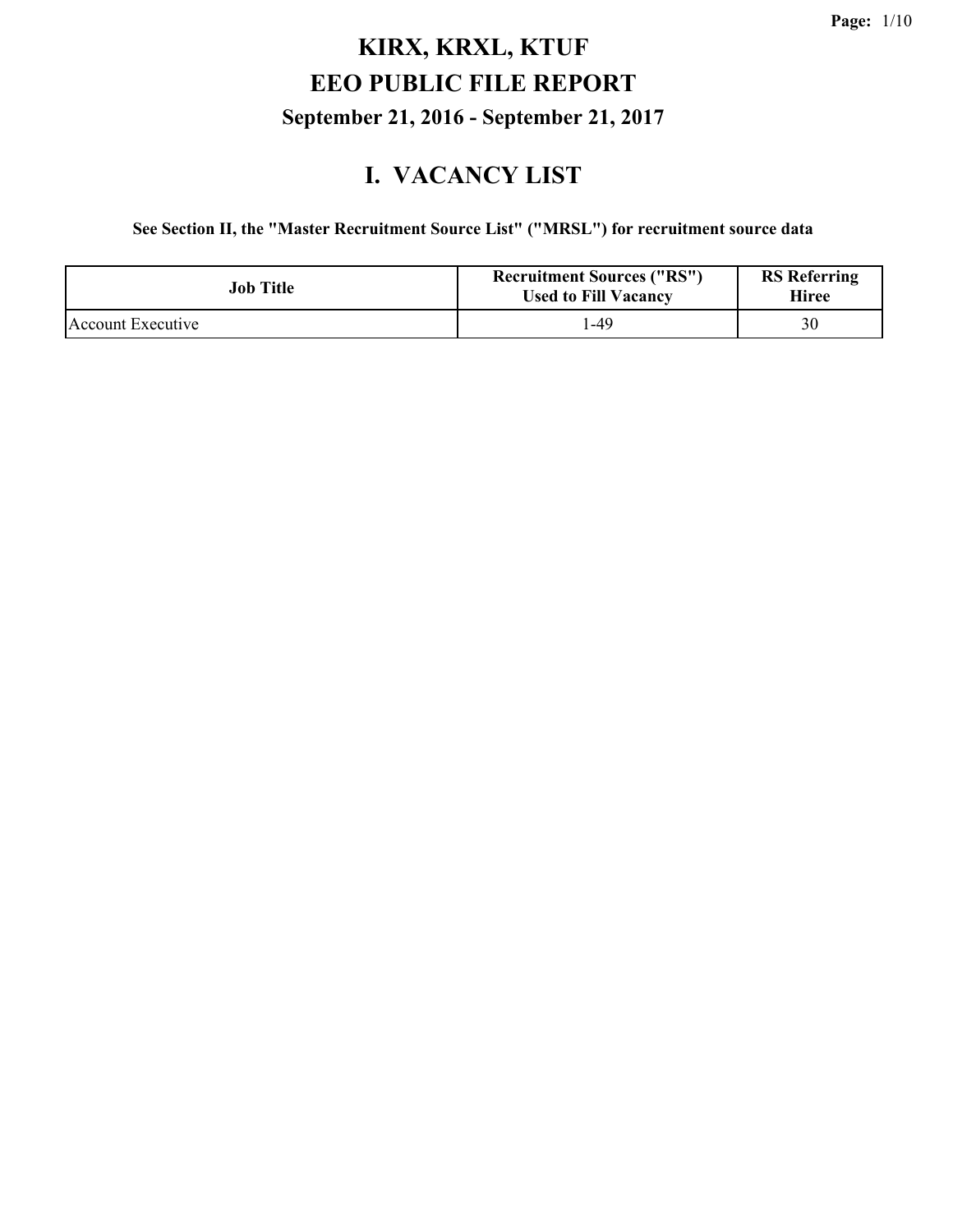| <b>RS</b><br><b>Number</b> | <b>RS</b> Information                                                                                                                                                                              | <b>Source Entitled</b><br>to Vacancy<br><b>Notification?</b><br>(Yes/No) | <b>No. of Interviewees</b><br><b>Referred by RS</b><br>Over<br><b>Reporting Period</b> |
|----------------------------|----------------------------------------------------------------------------------------------------------------------------------------------------------------------------------------------------|--------------------------------------------------------------------------|----------------------------------------------------------------------------------------|
| $\mathbf{1}$               | American Indian Council<br>310 Armour Rd, Ste 205<br>N. Kansas City, Missouri 64116<br>Phone: 816-471-4898<br>Email: cmolle@indiancouncil.net<br>Fax: 1-816-471-8543<br><b>Christine Molle</b>     | N                                                                        | $\boldsymbol{0}$                                                                       |
| $\overline{2}$             | <b>Broadcast Center</b><br>2360 Hampton Avenue<br>St. Louis, Missouri 63139<br>Phone: 314-647-8181<br>Email: placement@broadcastcenterinfo.com<br>Kara Savio                                       | $\mathbf N$                                                              | $\boldsymbol{0}$                                                                       |
| $\overline{3}$             | <b>Broadcast Center</b><br>2360 Hampton Ave<br>St. Louis, Missouri 63136<br>Phone: 314-647-8181<br>Email: placement@broadcastcenterinfo.com<br>Fax: 1-314-647-1575<br>Jim Bland                    | N                                                                        | $\boldsymbol{0}$                                                                       |
| 4                          | Broadcast Center of St. Louis<br>2360 Hampton<br>St. Louis, Missouri 63139<br>Phone: 314-647-8181<br>Email: mba@mbaweb.org<br>Fax: 1-314-647-1575<br>Kara Savio                                    | N                                                                        | $\boldsymbol{0}$                                                                       |
| 5                          | <b>Central Methodist College</b><br>CMC; 411 Central Methodist Square<br>Fayette, Missouri 65248<br>Phone: 660-248-3391<br>Url: NONE<br>Email: mba@mbaweb.org<br>Fax: 1-660-248-3469<br>Mark Kelty | ${\bf N}$                                                                | 0                                                                                      |
| 6                          | Central Missouri State Univ.<br>Wood 11; CMSU Corner of College & Clark<br>Warrensburg, Missouri 64093<br>Phone: 660-543-4155<br>Email: mba@mbaweb.org<br>Fax: $1-660-543-4668$<br>Theresa Alewel  | ${\bf N}$                                                                | $\boldsymbol{0}$                                                                       |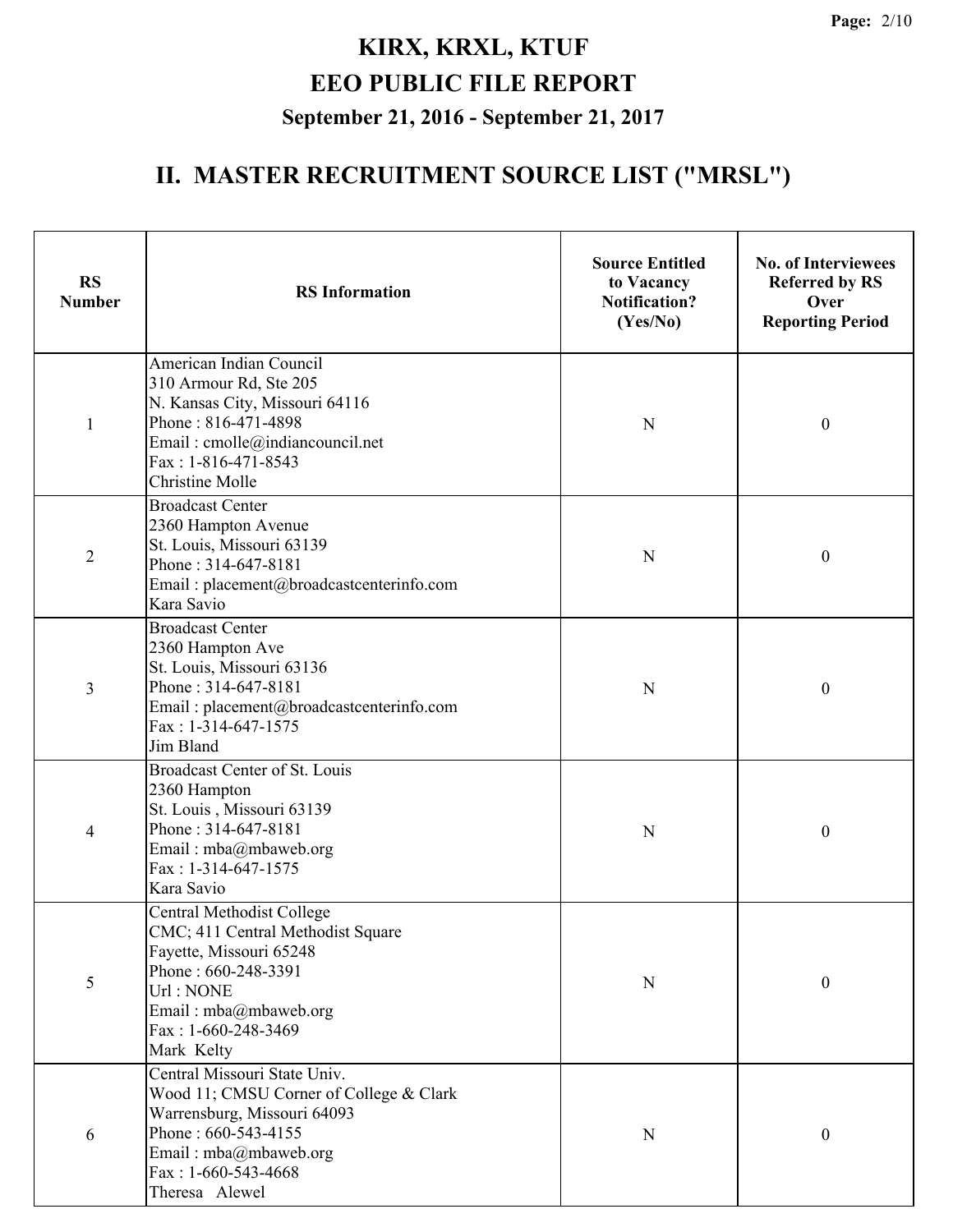| <b>RS</b><br><b>Number</b> | <b>RS</b> Information                                                                                                                                                                               | <b>Source Entitled</b><br>to Vacancy<br><b>Notification?</b><br>(Yes/No) | <b>No. of Interviewees</b><br><b>Referred by RS</b><br>Over<br><b>Reporting Period</b> |  |
|----------------------------|-----------------------------------------------------------------------------------------------------------------------------------------------------------------------------------------------------|--------------------------------------------------------------------------|----------------------------------------------------------------------------------------|--|
| $\tau$                     | College of the Ozarks<br>PO Box 17<br>Point Lookout, Missouri 65726<br>Phone: 417-334-6411<br>Email: mba@mbaweb.org<br>Fax: 1-417-690-3246<br>Ron Martin                                            | N                                                                        | $\boldsymbol{0}$                                                                       |  |
| 8                          | College of the Ozarks<br>PO Box 17<br>Point Lookout, Missouri 65726<br>Phone: 417-334-6411<br>Fax: 1-417-335-2618<br>Ron Martin                                                                     | N                                                                        | $\boldsymbol{0}$                                                                       |  |
| 9                          | Columbia College<br>1001 Rogers Street<br>Columbia, Missouri 65216<br>Phone: 573-875-7260<br>Fax: 1-573-875-7209<br><b>Bruce Strickland</b>                                                         | N                                                                        | $\boldsymbol{0}$                                                                       |  |
| 10                         | Division of Workforce Development<br>1716 Four Seasons Drive<br>Jefferson City, Missouri 65101<br>Phone: 573-526-8115<br>Email: Dylan.minor@ded.mo.gov<br>Fax: 1-573-526-3494<br><b>Dylan Minor</b> | N                                                                        | $\boldsymbol{0}$                                                                       |  |
| 11                         | Drury College<br>900 North Benton Avenue<br>Springfield, Missouri 65802<br>Phone: 417-873-6817<br>Email: mba@mbaweb.org<br>Fax: 1-417-873-7808<br>Tina Moore                                        | $\mathbf N$                                                              | $\boldsymbol{0}$                                                                       |  |
| 12                         | Drury College<br>900 North Benton Ave<br>Springfield, Missouri 65802<br>Phone: 4178658731<br>Fax: 1-417-873-7821<br>Drury College Drury College                                                     | $\mathbf N$                                                              | $\boldsymbol{0}$                                                                       |  |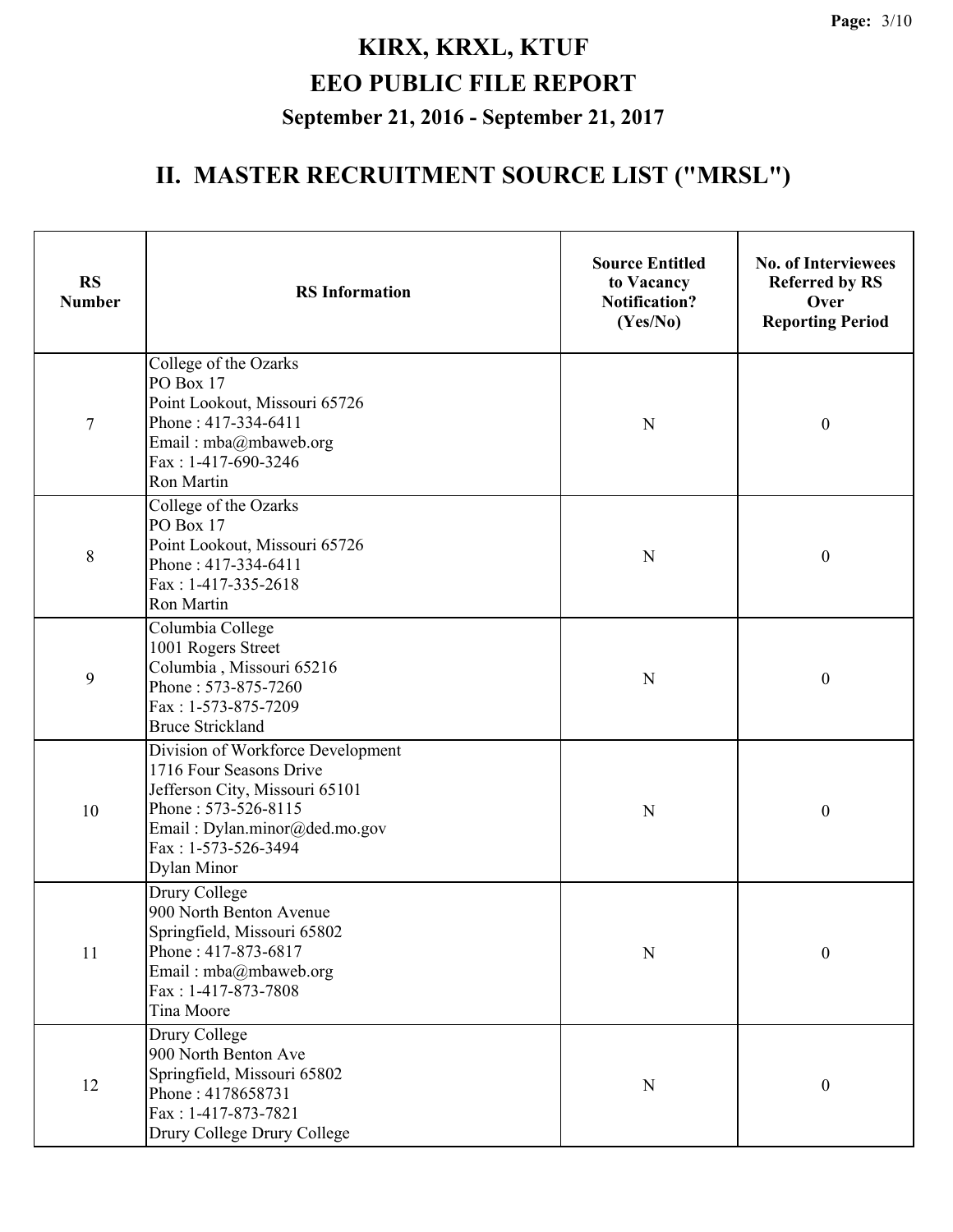| <b>RS</b><br><b>Number</b> | <b>RS</b> Information                                                                                                                                                                                      | <b>Source Entitled</b><br>to Vacancy<br><b>Notification?</b><br>(Yes/No) | <b>No. of Interviewees</b><br><b>Referred by RS</b><br>Over<br><b>Reporting Period</b> |
|----------------------------|------------------------------------------------------------------------------------------------------------------------------------------------------------------------------------------------------------|--------------------------------------------------------------------------|----------------------------------------------------------------------------------------|
| 13                         | Fontbonne College<br>6800 Wydown Blvd.<br>St. Louis, Missouri 63105<br>Phone: 314-889-1434<br>Fax: 1-314-889-1451<br>Jennifer Self                                                                         | N                                                                        | $\boldsymbol{0}$                                                                       |
| 14                         | Goodwill Industries<br>1727 Locust<br>St. Louis, Missouri 63103<br>Phone: 314-241-3464<br>Fax: 1-314-241-2346<br><b>Rodney Watts</b>                                                                       | N                                                                        | $\boldsymbol{0}$                                                                       |
| 15                         | Guadalupe Center<br>2641 Belleview<br>Kansas City, Missouri 64108<br>Phone: (816) 561-6885<br>Url: www.tornadic.com/gci/<br>Fax: (816) 561-7009<br><b>Frances Wallace</b>                                  | N                                                                        | $\boldsymbol{0}$                                                                       |
| 16                         | Hannibal-Lagrange College<br>2800 Palmyer Road<br>Hannibal, Missouri 63401<br>Phone: 573-221-3675<br>Email: mba@mbaweb.org<br>Fax: 1-573-221-6594<br>Dr. Karry Richardson                                  | $\mathbf N$                                                              | $\boldsymbol{0}$                                                                       |
| 17                         | Harris-Stowe State College<br>3026 Laclede Ave.<br>St. Louis, Missouri 63103<br>Phone: 3147-340-3512<br>Email: mba@mbaweb.org<br>Fax: 1-314-340-3389<br>Wanda McNeal                                       | N                                                                        | $\boldsymbol{0}$                                                                       |
| 18                         | Heart of America Indian Center<br>600 West 39th St.<br>Kansas City, Missouri 64111<br>Phone: (816) 931-5229<br>Url: members.aol.com/indianbrav/haic.html<br>Fax: $(816)$ 421-6493<br>Director of Placement | N                                                                        | $\mathbf{0}$                                                                           |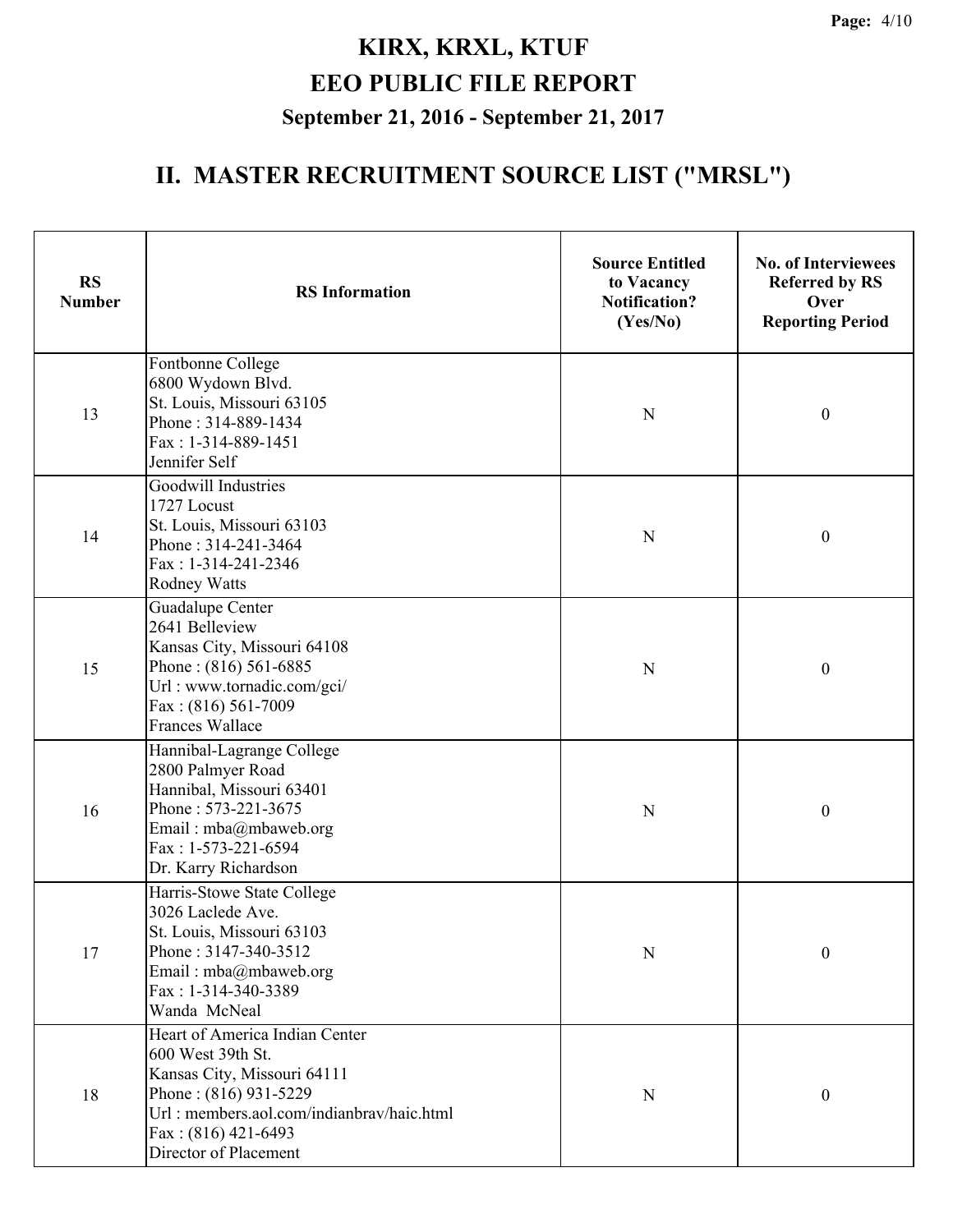| <b>RS</b><br><b>Number</b> | <b>RS</b> Information                                                                                                                                                                                                  | <b>Source Entitled</b><br>to Vacancy<br><b>Notification?</b><br>(Yes/No) | <b>No. of Interviewees</b><br><b>Referred by RS</b><br>Over<br><b>Reporting Period</b> |
|----------------------------|------------------------------------------------------------------------------------------------------------------------------------------------------------------------------------------------------------------------|--------------------------------------------------------------------------|----------------------------------------------------------------------------------------|
| 19                         | Kansas City Indian Center<br>600 W. 39th St.<br>Kansas City, Missouri 64111<br>Phone: 816-421-7608<br>Email: information@kcindiancenter.org<br>Fax: 1-816-421-6493<br>Gaylene Crouser                                  | N                                                                        | $\boldsymbol{0}$                                                                       |
| 20                         | KRCG-TV Job Link 13<br>P.O. Box 659<br>Jefferson City, Missouri 65102<br>Phone: (573) 443-1300<br>Fax: 1-573-896-5193<br>Jeff Jones                                                                                    | N                                                                        | $\boldsymbol{0}$                                                                       |
| 21                         | <b>Lincoln University</b><br>820 Chestnut Street<br>Jefferson City, Missouri 65102<br>Phone: 573-681-5167<br>Fax: $1-573-681-5165$<br>Ronald Nelson                                                                    | N                                                                        | $\mathbf{0}$                                                                           |
| 22                         | Missouri Broadcasters Assoc.<br>P.O. Box 104445<br>Jefferson City, Missouri 65110<br>Phone: 573-636-6692<br>Email: dhicks@mbaweb.org<br>Fax: 1-573-634-8258<br>Don Hicks                                               | N                                                                        | $\boldsymbol{0}$                                                                       |
| 23                         | Missouri Broadcasters Association<br>1025 Northeast Drive<br>Jefferson City, Missouri 65109<br>Phone: 573-636-6692<br>Url: http://www.mbaweb.org<br>Email: tharper@mbaweb.org<br>Fax: $1-573-634-8258$<br>Terry Harper | N                                                                        | $\boldsymbol{0}$                                                                       |
| 24                         | Missouri Career Center<br>1514 S. Glenstone<br>Springfield, Missouri 65804<br>Phone: 417-887-4343<br>Fax: 1-417-888-4076<br>Veronica Lowe                                                                              | $\mathbf N$                                                              | $\boldsymbol{0}$                                                                       |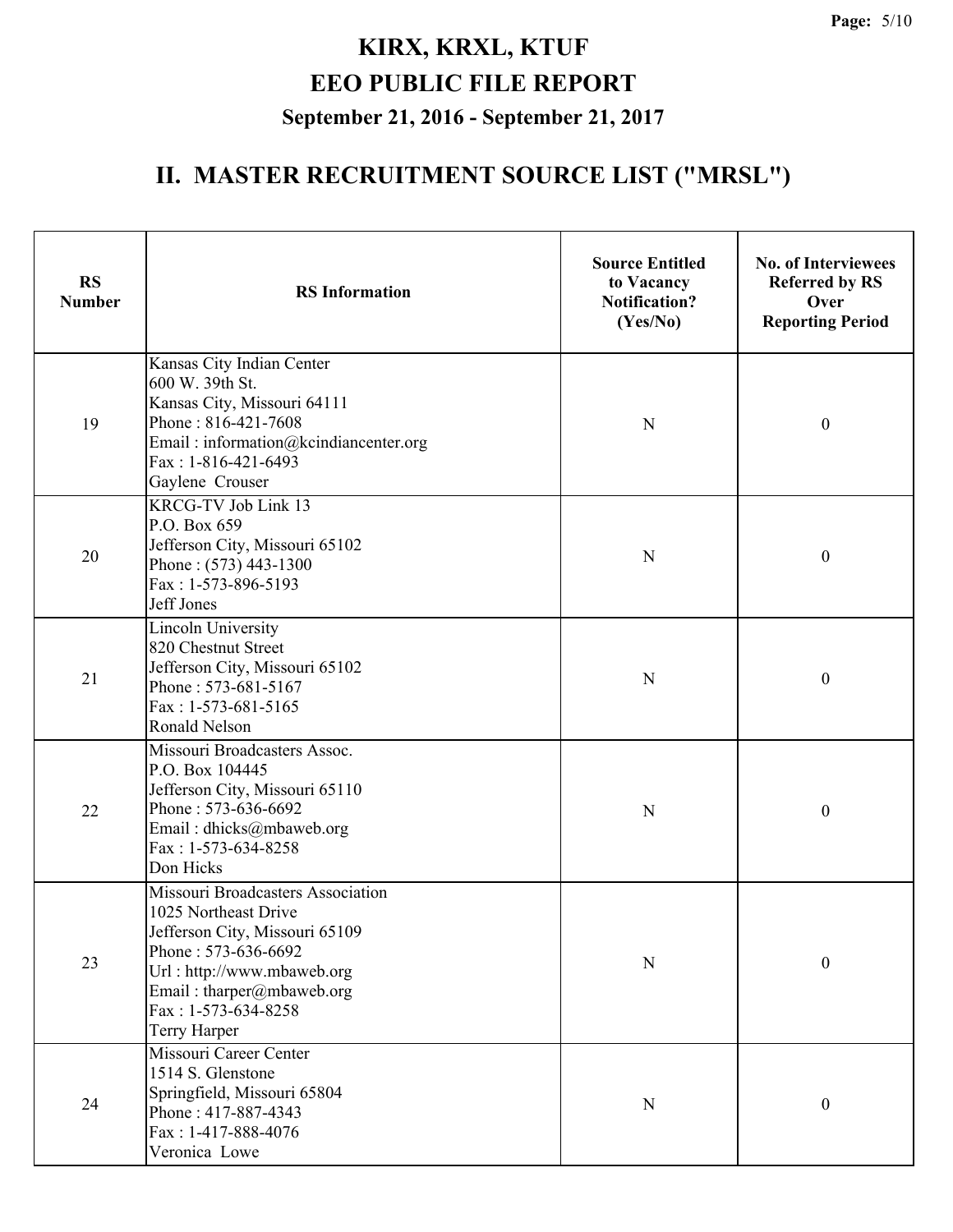| <b>RS</b><br><b>Number</b> | <b>RS</b> Information                                                                                                                                                                                                                   | <b>Source Entitled</b><br>to Vacancy<br><b>Notification?</b><br>(Yes/No) | <b>No. of Interviewees</b><br><b>Referred by RS</b><br>Over<br><b>Reporting Period</b> |
|----------------------------|-----------------------------------------------------------------------------------------------------------------------------------------------------------------------------------------------------------------------------------------|--------------------------------------------------------------------------|----------------------------------------------------------------------------------------|
| 25                         | Missouri Career Center<br>2105 E. Normal<br>Kirksville, Missouri 63501<br>Phone: 660-785-2400<br>Fax: 1-660-785-2404<br>Cathy Collop                                                                                                    | N                                                                        | $\boldsymbol{0}$                                                                       |
| 26                         | Missouri School of Journalism, Career Services<br>215 A Reynolds Journalism Institute University of<br>Missouri<br>Columbia, Missouri 65211<br>Phone: 573-884-1909<br>Email: MUJourCareerServices@missouri.edu<br>Laura Redfield-Jacobs | N                                                                        | $\boldsymbol{0}$                                                                       |
| 27                         | Missouri Southern State College<br>3950 East Newman Road<br>Joplin, Missouri 64801<br>Phone: 417-625-3137<br>Email: mba@mbaweb.org<br>Fax: 1-417-625-9338<br>Pat Hurley                                                                 | N                                                                        | $\boldsymbol{0}$                                                                       |
| 28                         | Missouri Southern State College<br>3950 E Newman Rd<br>Joplin, Missouri 64801<br>Phone: 417-625-9300<br>Fax: 1-417-625-3121<br>Missouri Southern State College Missouri Southern State<br>College                                       | N                                                                        | $\boldsymbol{0}$                                                                       |
| 29                         | Missouri Valley College<br>500 East College<br>Marhall, Missouri 65340<br>Phone: 660-831-4080<br>Email: mba@mbaweb.org<br><b>Brie Dittmer</b>                                                                                           | $\mathbf N$                                                              | $\boldsymbol{0}$                                                                       |
| 30                         | On Air Recruitment Ad                                                                                                                                                                                                                   | ${\bf N}$                                                                | 1                                                                                      |
| 31                         | <b>SMSU</b><br>901 S. National<br>Springfield, Missouri 65804<br>Phone: 417-836-6861<br>Fax: 1-417-836-6861<br>Margie Wieland                                                                                                           | ${\bf N}$                                                                | $\boldsymbol{0}$                                                                       |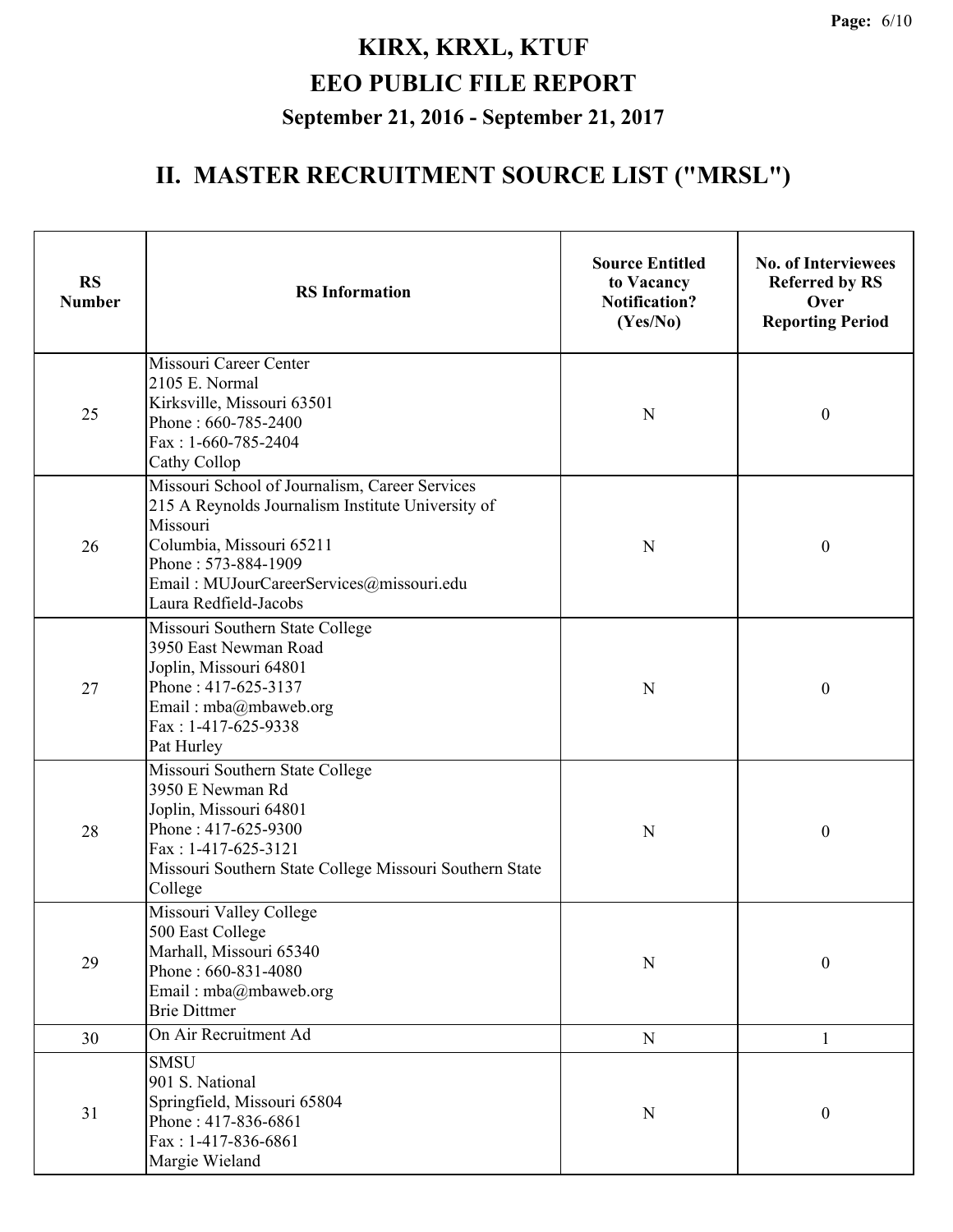| <b>RS</b><br><b>Number</b> | <b>RS</b> Information                                                                                                                                                                            | <b>Source Entitled</b><br>to Vacancy<br><b>Notification?</b><br>(Yes/No) | <b>No. of Interviewees</b><br><b>Referred by RS</b><br>Over<br><b>Reporting Period</b> |
|----------------------------|--------------------------------------------------------------------------------------------------------------------------------------------------------------------------------------------------|--------------------------------------------------------------------------|----------------------------------------------------------------------------------------|
| 32                         | Spherion<br>1133 Washington Street<br>Chillicothe, Missouri 64601<br>Phone: 660-646-2120<br>Email: SuzanneKeith@spherion.com<br>Fax: 1-660-646-2129<br>Suzanne Keith                             | N                                                                        | $\boldsymbol{0}$                                                                       |
| 33                         | St. Louis University<br>221 North Grand Blvd.<br>St. Louis, Missouri 63130<br>Phone: 314-977-2828<br>Email: mba@mbaweb.org<br>Fax: 1-314-977-3486<br><b>Scott Plowman</b>                        | $\mathbf N$                                                              | $\boldsymbol{0}$                                                                       |
| 34                         | The Urban League<br>3701 Grandel Square<br>St. Louis, Missouri 63156<br>Phone: 314-615-3624<br>Email: styler@urbanleague.stl.org<br>$Fax: 1-314-531-7462$<br>Sidney Tyler                        | N                                                                        | $\boldsymbol{0}$                                                                       |
| 35                         | Truman State University<br>100 E. Normal<br>Kirksville, Missouri 63501<br>Phone: 660/785-4353<br>Url: www.truman.edu<br>Fax: 660/785-4366<br>Jan Fishback                                        | N                                                                        | $\boldsymbol{0}$                                                                       |
| 36                         | University Career Center<br>McKinney Center 100 E. Normal<br>Kirksville, Missouri 63501<br>Phone: 660-785-4353<br>Email: careers@truman.edu<br>Fax: 1-660-785-4366<br>Lesa Ketterlinus           | N                                                                        | $\boldsymbol{0}$                                                                       |
| 37                         | University of Missouri- Columbia<br>no listing<br>Columbia, Missouri 65211<br>Phone: 573-882-2121<br>Fax: 1-573-882-9907<br>University of Missouri- Columbia University of Missouri-<br>Columbia | ${\bf N}$                                                                | $\boldsymbol{0}$                                                                       |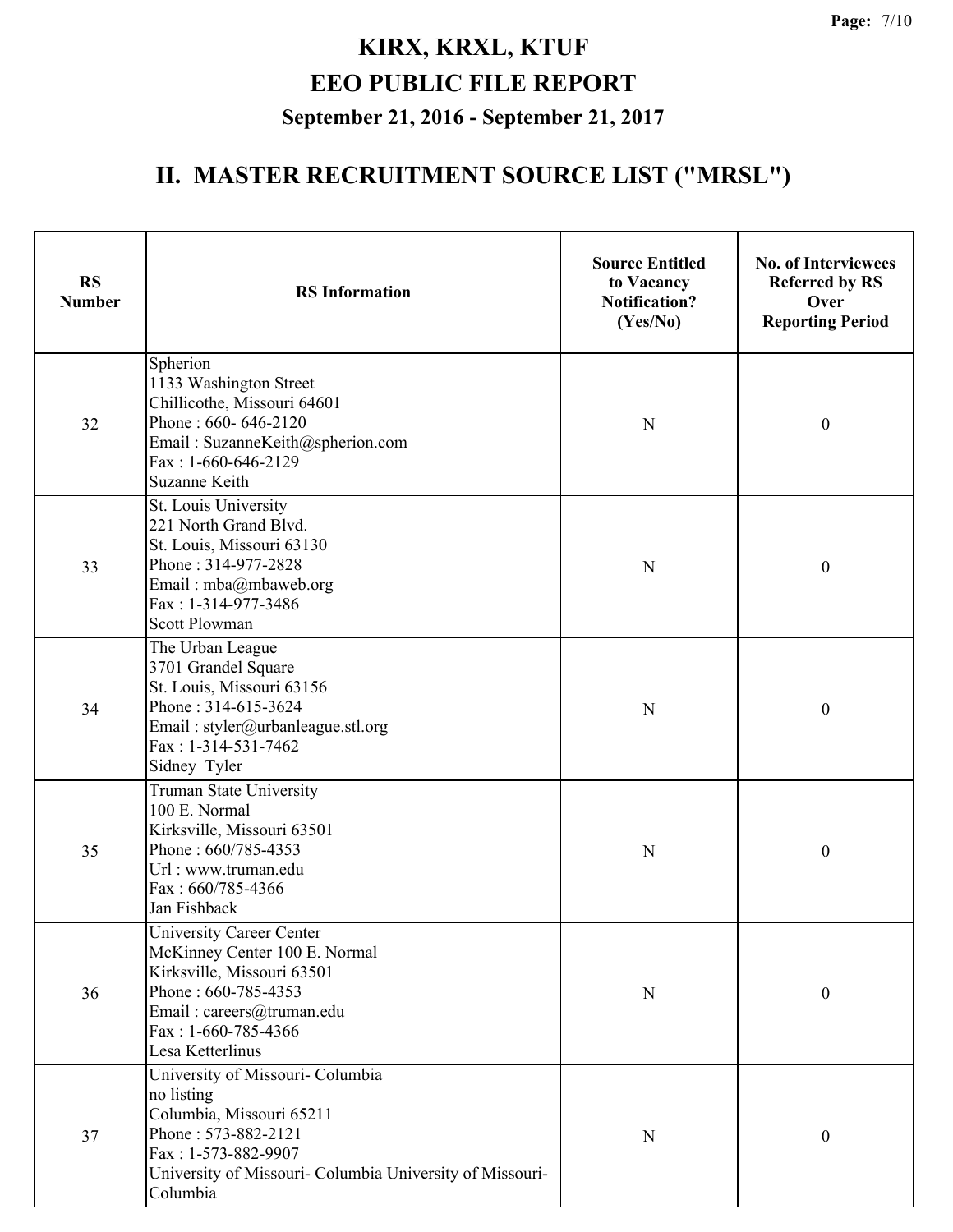| <b>RS</b><br><b>Number</b> | <b>RS</b> Information                                                                                                                                                                                              | <b>Source Entitled</b><br>to Vacancy<br><b>Notification?</b><br>(Yes/No) | <b>No. of Interviewees</b><br><b>Referred by RS</b><br>Over<br><b>Reporting Period</b> |
|----------------------------|--------------------------------------------------------------------------------------------------------------------------------------------------------------------------------------------------------------------|--------------------------------------------------------------------------|----------------------------------------------------------------------------------------|
| 38                         | University of Missouri- Kansas City<br>5100 Rockhill Rd<br>Kansas City, Missouri 64110<br>Phone: 816-235-1000<br>Fax: 1-816-235-1717<br>University of Missouri- Kansas City University of<br>Missouri- Kansas City | N                                                                        | $\boldsymbol{0}$                                                                       |
| 39                         | University of Missouri-Rolla<br>no listing<br>Rolla, Missouri 65401<br>Phone: 573-341-4114<br>Fax: 1-573-341-6306<br>University of Missouri- Rolla University of Missouri-<br>Rolla                                | N                                                                        | $\mathbf{0}$                                                                           |
| 40                         | University of Missouri- St. Louis<br>8001 Natural Bridge Rd<br>St. Louis, Missouri 63121<br>Phone: 314-516-5000<br>Fax: 1-314-516-5378<br>University of Missouri- St. Louis University of Missouri-<br>St. Louis   | N                                                                        | $\boldsymbol{0}$                                                                       |
| 41                         | University of Missouri-Kansas City<br>5100 Rockhill Road<br>Kansas City, Missouri 64110<br>Phone: 816-235-1228<br>Fax: 1-816-235-5515<br>Kelly Limpic                                                              | N                                                                        | $\boldsymbol{0}$                                                                       |
| 42                         | University of Missouri-St. Louis<br>8001 Natural Bridge Road<br>St. Louis, Missouri 63121<br>Phone: 314-516-5100<br>Email: mba@mbaweb.org<br>Fax: $1-314-516-6535$<br><b>Emily Mceneny</b>                         | N                                                                        | $\boldsymbol{0}$                                                                       |
| 43                         | Unversity of Missouri-Rolla<br>1870 Miner Circle/303 Norwood Hall<br>Rolla, Missouri 65409<br>Phone: 573-341-4254<br>Email: mba@mbaweb.org<br>$Fax: 1-573-341-4253$<br>LeAnn Morton                                | N                                                                        | $\boldsymbol{0}$                                                                       |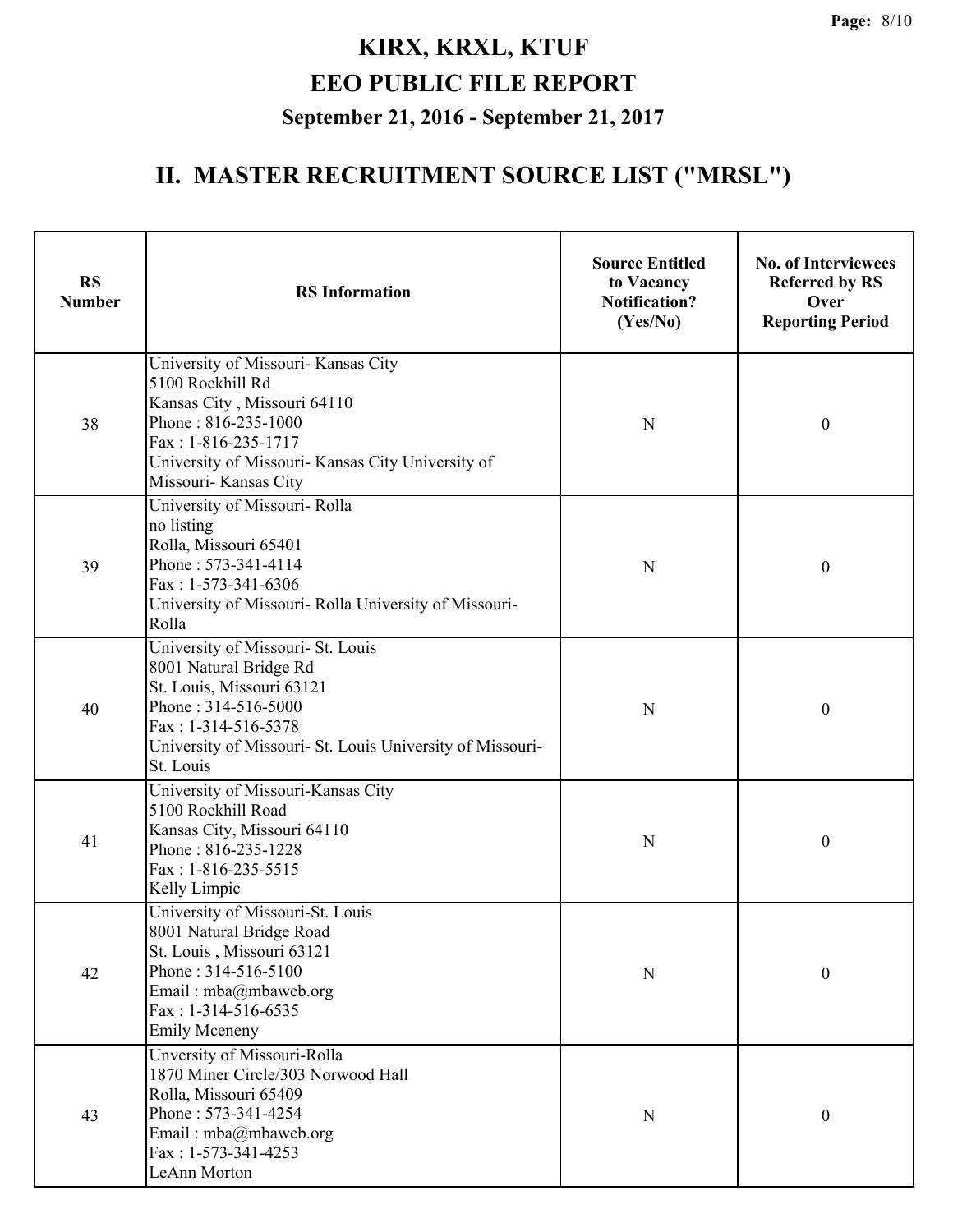| <b>RS</b><br><b>Number</b> | <b>RS</b> Information                                                                                                                                                                                          | <b>Source Entitled</b><br>to Vacancy<br><b>Notification?</b><br>(Yes/No) | <b>No. of Interviewees</b><br><b>Referred by RS</b><br>Over<br><b>Reporting Period</b> |
|----------------------------|----------------------------------------------------------------------------------------------------------------------------------------------------------------------------------------------------------------|--------------------------------------------------------------------------|----------------------------------------------------------------------------------------|
| 44                         | <b>Washington University</b><br>1 Brooking Drive<br>St. Louis, Missouri 63130<br>Phone: 314-935-5930<br>Email: mba@mbaweb.org<br>Fax: 1-314-935-5905<br>Mark Smith                                             | $\mathbf N$                                                              | $\boldsymbol{0}$                                                                       |
| 45                         | <b>Webster University</b><br>470 East Lockwood<br>Webster Groves, Missouri 63119<br>Phone: 314-968-6900<br>Fax: 1-314-968-7112<br>Webster University Webster University                                        | $\boldsymbol{0}$                                                         |                                                                                        |
| 46                         | <b>Westminster College</b><br>501 Westminster Ave.<br>Fulton, Missouri 65251<br>Phone: 573-592-5226<br>Fax: 1-573-592-5227<br>Carl Marriott                                                                    | $\mathbf N$                                                              | $\boldsymbol{0}$                                                                       |
| 47                         | Westminster College<br>no listing<br>Fulton, Missouri 65251<br>Phone: 573-642-3361<br>Fax: 1-573-642-6356<br>Westminster College Westminster College                                                           | N                                                                        | $\boldsymbol{0}$                                                                       |
| 48                         | William Jewel College<br>500 College Hill<br>Liberty, Missouri 64068<br>Phone: 816-415-5938<br>Email: mba@mbaweb.org<br>Fax: $1-816-415-5027$<br>Judy Rychlewski                                               | N                                                                        | $\boldsymbol{0}$                                                                       |
| 49                         | William Woods University<br>no listing<br>Fulton, Missouri 65251<br>Phone: 573-642-2251<br>Fax: 1-573-592-1146<br>William Woods University William Woods University<br>TOTAL INTERVIEWS OVER REPORTING PERIOD: | N                                                                        | $\boldsymbol{0}$<br>1                                                                  |